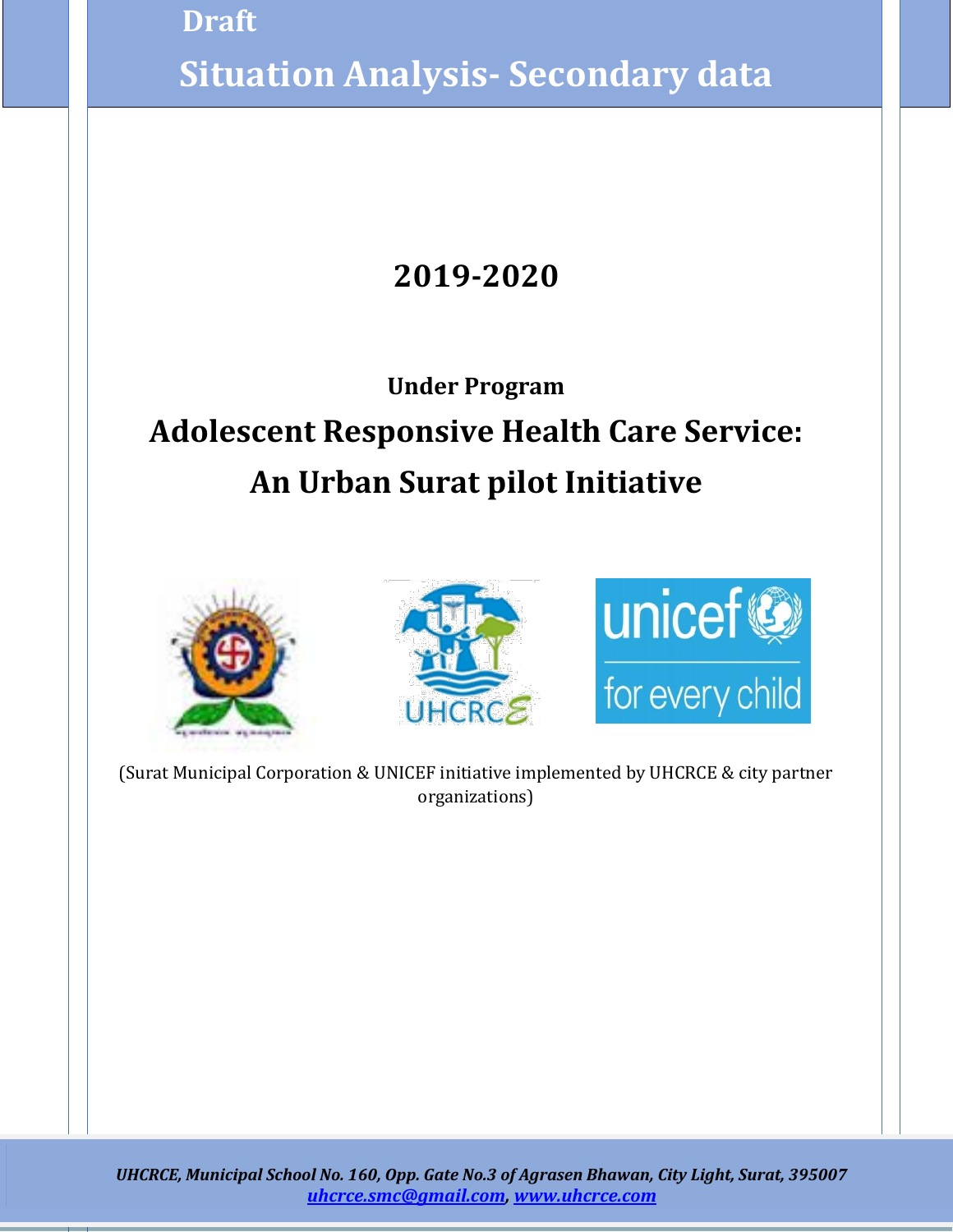# Background

*Adolescent Health program need to envisage that all adolescents are able to realize their full potential by making informed and responsible decisions related to their health and well-being -* UNICEF in its 2011 State of the World's Children report entitled 'Adolescence: An Age of Opportunity'1. There are more and more initiatives to understand adolescents' status, needs and factors determining adolescents' issues in various sectors including health to plan interventions.

Agenda for Sustainable Development and its Global Strategy for Women's, Children's, and adolescents Health provide a unique opportunity for accelerated action for the health of adolescents<sup>2</sup>

Adolescent Health Secondary data analysis for adolescent health and health seeking situation and to understand what is available and what shall be required to understand adolescents in number, their problems and needs was proposed under Adolescent responsive health care Pilot study, a joint initiative of SMC and UNICEF.

It was planned to explore adolescent age specific secondary data from census, NFHS4, TeCHO+ Family health survey, vital registration, RBSK, Medical college hospital records and urban health center records. Data collection and compilation took long time in absence of Adolescent age specific routine reporting system. Another challenge was difference in age groups of age segregated data under different sections of health records.

Data was mainly compiled from various divisions of health department of SMC with the permission of the department head.

Urban health is a new arena, Adolescent health is also a new arena within RCH program and have been conceptualized under different titles like Adolescent reproductive and sexual health program, Adolescent Friendly health services added by specific programs like RBSK and RKSK.

Surat the trade city is the city of migrants, city recognized for its rapid growth, climate vulnerability and responsive urban health system. City spreads in to 326.515 Sq. Km, with 334 slum pockets (2011 census). Literacy rate is 87.9%. Midyear estimated total population of the city is 6.078,457 (2018) and 44, 66,826 census population (2011). Population sex ratio is 756 female: 1000 Male. Crude birth rate is 14.7 and death rate is 4.1.<sup>5</sup>

City public health system under Surat Municipal Corporation is governed by Deputy Commissioner Health and hospital and Medical officer of health. City is divided in to 8 administrative zones. 50 Urban health centers are located in these 8 zones and deputy MOH is the health department head at zone level. 4 Urban community health centers, 10 Health and wellness centers, 10 maternity homes and 10 ARSH clinics are providing advance care. There are 1004 ICDS centers providing services to urban poor including Adolescent girls' nutrition care. Two medical college hospitals NCHS and SMIMER are tertiary care centers under Public sector.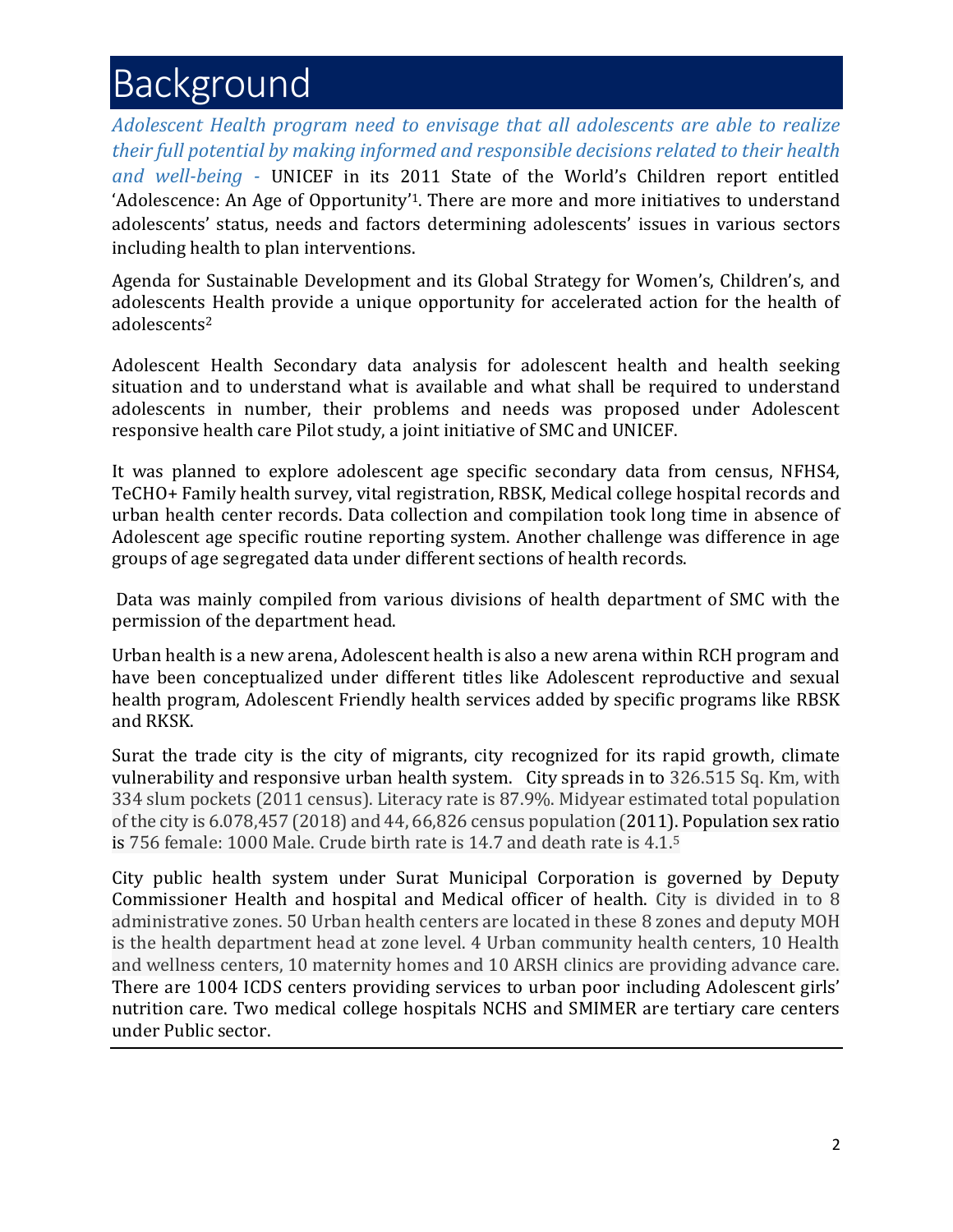| <b>Fact Sheet</b>                                     |                    |           |         |             |          |
|-------------------------------------------------------|--------------------|-----------|---------|-------------|----------|
|                                                       | All                | $10 - 14$ | $15-19$ | <b>Boys</b> | Girls    |
|                                                       | <b>Adolescents</b> | yrs.      | yrs     |             |          |
| Population                                            |                    |           |         |             |          |
| Estimated<br>Midyear<br>Adolescent                    | 6,98,750           |           |         |             |          |
| population                                            |                    |           |         |             |          |
| population registered<br>Adolescent                   | 6,46,459           | 378002    | 268457  | 3,56,708    | 2,89,751 |
| under TeCHO+ (2018-2019)                              |                    |           |         |             |          |
| <b>Average Population / UHC</b>                       | 12929              | 7560      | 5369    | 7134        | 5795     |
| Adolescent Sex ratio (TeCHO+)                         | 812                | 819       | 801     |             |          |
| OPD cases of UHCs (August 2019)                       | 7119               | 4116      | 3003    | 3300        | 3819     |
| 15-19 Yrs. Married adolescents OPD                    |                    |           | 172     | 45          | 127      |
| cases of UHCs                                         |                    |           |         |             |          |
| Morbidity-ARSH clinics- (10)-2019                     |                    |           |         |             |          |
| Adolescents managed at ARSH clinics                   | 4923               |           |         |             |          |
| 2019                                                  |                    |           |         |             |          |
| Skin problem                                          | 14.3%              |           |         |             |          |
| Pregnancy                                             | 3%                 |           |         |             |          |
| RTI/STI                                               | 2.9%               |           |         |             |          |
| Menstrual health                                      | 2%                 |           |         |             |          |
| Secondary school Morbidity RBSK 2018-19               |                    |           |         |             |          |
| Secondary school students                             | 2,08,672           |           |         |             |          |
| Sick students                                         | 22621(10.8         |           |         |             |          |
|                                                       | $\%$               |           |         |             |          |
| Students referred for treatment to                    | 1525               |           |         |             |          |
| higher center                                         | $(0.7\%)$          |           |         |             |          |
| Anemia (clinical)                                     | 8690 (4.1%)        |           |         |             |          |
| Dental caries                                         | 2611               |           |         |             |          |
| Reactive airway                                       | 2077               |           |         |             |          |
| Skin problem                                          | 1858               |           |         |             |          |
| Vision-refraction                                     | 2673               |           |         |             |          |
| Thalassemia/Hemophilia                                | 337                |           |         |             |          |
| Malnutrition among Adolescent Girls (ICDS)2018-2019   |                    |           |         |             |          |
| Examined                                              |                    |           |         |             | 23247    |
| Low BMI (<18.5)                                       |                    |           |         |             | 36%      |
| Over weight + Obese                                   |                    |           |         |             | 11%      |
|                                                       |                    |           |         |             |          |
| Adolescents registered at ART centers (3)- June 2019  |                    |           |         |             |          |
| Total registration                                    | 259                | 137       | 122     | 138(53      | 121      |
|                                                       |                    | (53%)     | (47%)   | $\%$        | (47%)    |
| Adolescent MLC cases (Medical college hospitals)-2018 |                    |           |         |             |          |
| Cases of Road traffic accidents, Sexual               | 5230               |           |         |             |          |
| abuse, Suicide                                        |                    |           |         |             |          |
| 5 of total Road traffic accidents,                    | 50.5%              |           |         |             |          |
| Sexual abuse, Suicide cases                           |                    |           |         |             |          |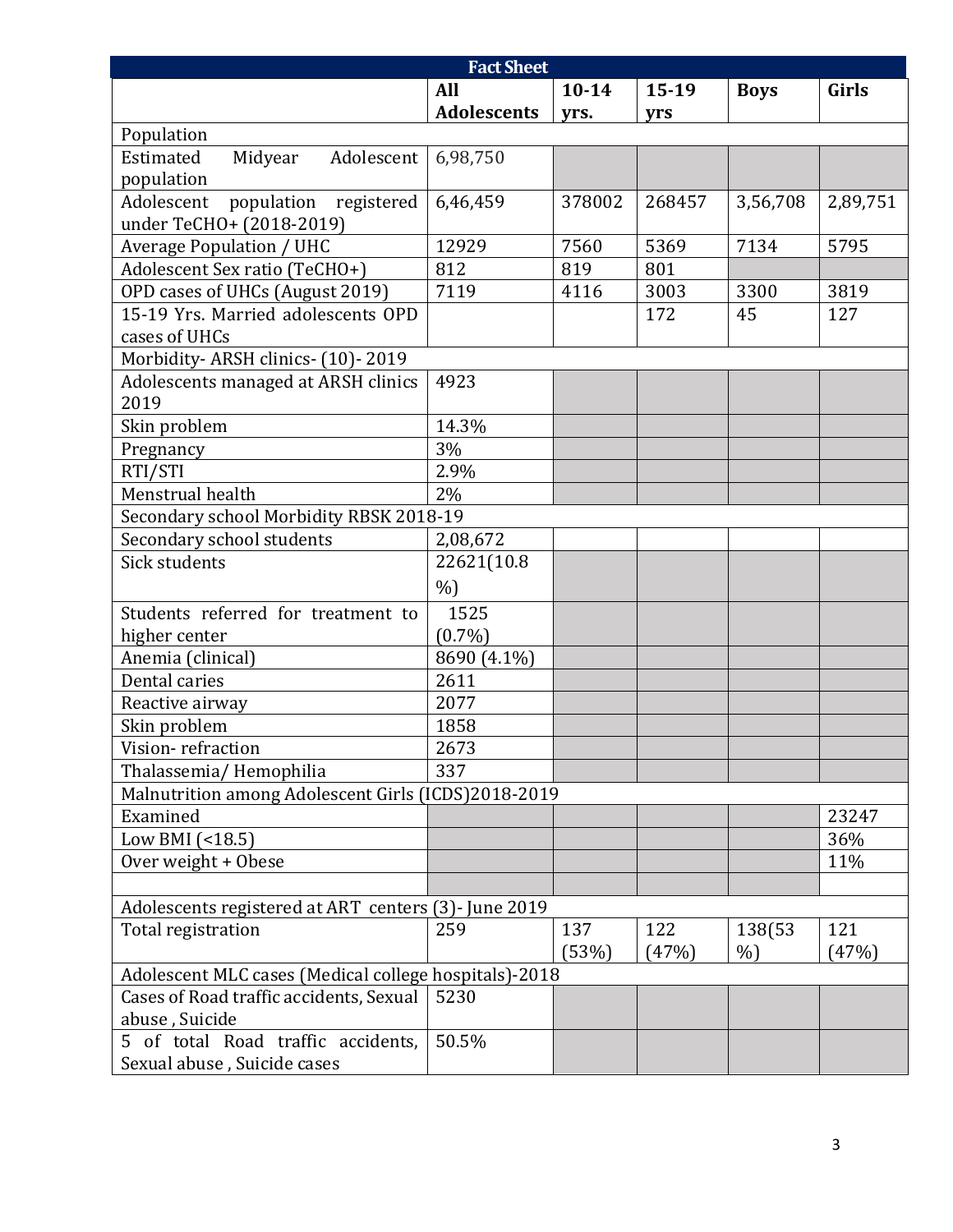## Adolescents of Surat city

#### **Estimation of Adolescents in Surat population;**

As evident from census population trend Surat city decadal population growth is variable



and influenced by economic activities and job opportunities, with in migration rate influence. Every year Municipal corporation estimates midyear population of the city which is taken as a base. Estimated Midyear population 2019 of Surat city is 63, 52,273. (Midyear population estimates, https://www.suratmunicipal .gov.in/ TheCity/City/Stml13)

Census 2011, **Youth** (15-24 years) in **India** constitutes one-fifth (19.1%) of **India's** total population. @ Of 19% adolescent and youth. Population estimated number in 2019 is 12, 06,932.

Estimate derived for 14-19 years (Adolescent) population comes to 6, 98,750 (@11% of total population).

| Table 1: Family Health Survey Surat city TeCHO 2018-<br>19 (source Health department SMC) |                    |  |  |
|-------------------------------------------------------------------------------------------|--------------------|--|--|
| Total families registered                                                                 | 12,03,082          |  |  |
| Total population registered                                                               | 50, 12, 267 (100%) |  |  |
| Average family size                                                                       | 4.16               |  |  |
| Adolescent<br>population<br>registered                                                    | 6, 46, 459 (12.6%) |  |  |
| Adolescent boys registered                                                                | 3,56,708 (7.1%)    |  |  |
| Adolescent girls registered                                                               | 2,89,751(5.75)     |  |  |
| Adolescents<br>$10 - 14$<br>Yrs.<br>registered                                            | 378002 (7.5%)      |  |  |
| Adolescents<br>15-19<br>yrs.<br>registered                                                | 268457 (5.3%)      |  |  |

#### **Adolescents registered for health service (under TeCHO+)**

Year 2018-19 family health survey in Surat city was conducted under TeCHO+ program by health department of Surat Municipal Corporation. This is the first city specific IT enabled record of registration.

Family health survey registration covered total of **12,03,082** families with **50,12,267** population. As per age specific analysis total Adolescent population (10-19 yrs.) registered is **6,46,459** (12.6% of total population) , **3,78,002 (7.5%) are** in 10-14 yrs. and

2,68,457 (5.3%) **are** in 15-19 yrs. of age . 3,56,708 (7.1%) are adolescent boys and 2,89,751(5.75) are adolescent girls. (Table 1). Adolescent population sex ratio is **812**. Sex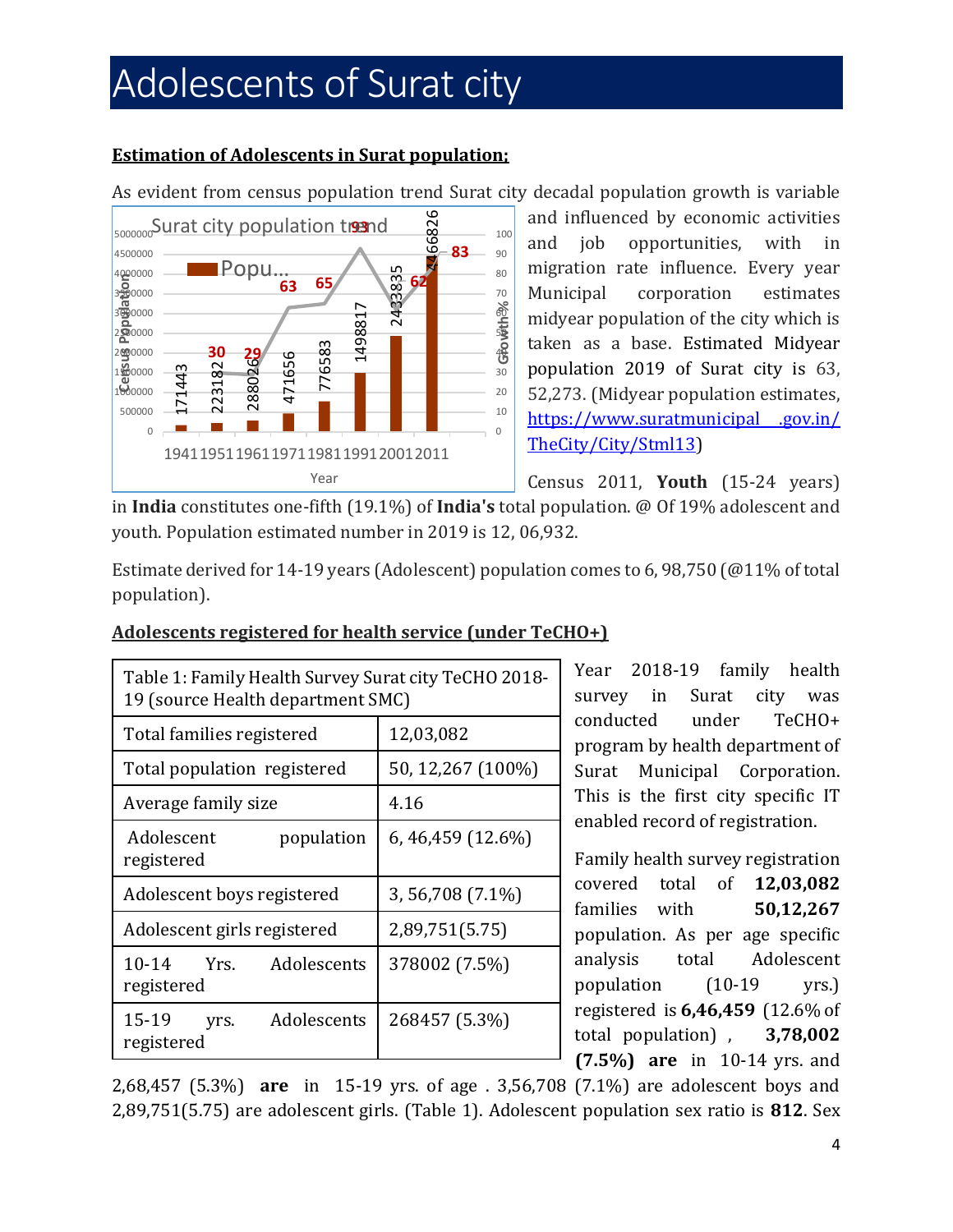ratio of 10-14 years adolescent is **819** and that of 15-19yrs is **801**. Adolescent sex ratio is lowest in east and North zone.

Inter zone variation in population registered as well as proportion of adolescents to total population is observed. Zones with higher slum and migrant population (South and South East) have higher proportion of adolescents than other zones.

### **Zonal Demographic vulnerability:**

Zonal demographic indicators reflecting relative demographic and service load vulnerability

| Zone                                                                   | Surat Zonewise population (SMC) |                       | Registered | Adolescent                            | population |       |       |
|------------------------------------------------------------------------|---------------------------------|-----------------------|------------|---------------------------------------|------------|-------|-------|
|                                                                        |                                 |                       |            | $(TeCHO+)$                            |            |       |       |
|                                                                        | Decadal                         | density/              | % of slum  | Population                            | % of total | Sex   | Age   |
|                                                                        | growth%                         | Sq.Km.                | Pop.       | / UHC                                 | population | ratio | ratio |
|                                                                        | 2001-11                         |                       |            |                                       |            |       |       |
| Central                                                                | $-1.18$                         | 49971                 | 12         | 5051                                  | 12.6       | 898   | 803   |
| SW                                                                     | 43.30                           | 3105                  | 9.7        | 8620                                  | 10.6       | 852   | 815   |
| South                                                                  | 70.36                           | 11253                 | 10.9       | 12384                                 | 13.3       | 811   | 615   |
| <b>SE</b>                                                              | 88.37                           | 38390                 | 19.6       | 14273                                 | 14.5       | 832   | 647   |
| East                                                                   | 59.82                           | 30303                 | 8.0        | 13999                                 | 12.7       | 759   | 756   |
| North                                                                  | 69.36                           | 19392                 | 8.2        | 22023                                 | 12.7       | 797   | 734   |
| West                                                                   | 48.00                           | 8288                  | 6.1        | 16439                                 | 11.9       | 842   | 715   |
| Note: Sex ratio= number of adolescent girls for 1000 adolescent boys   |                                 |                       |            |                                       |            |       |       |
| Age ratio= number 15-19 yrs Adolescents for 1000 10-14yrs. adolescents |                                 |                       |            |                                       |            |       |       |
|                                                                        | Highly vulnerable               | Moderately vulnerable |            | Vulnerable<br><b>Least Vulnerable</b> |            |       |       |



This brings the message for primary health care system about Adolescent health care challenges

South East (SE) zone is most vulnerable as well as Challenging for adolescent health care,

North (N) and South (S) zones are moderately vulnerable and challenging.

East  $(E)$  and central  $(C)$  zone are vulnerable .

South West (SW) and West (W) zone are least vulnerable.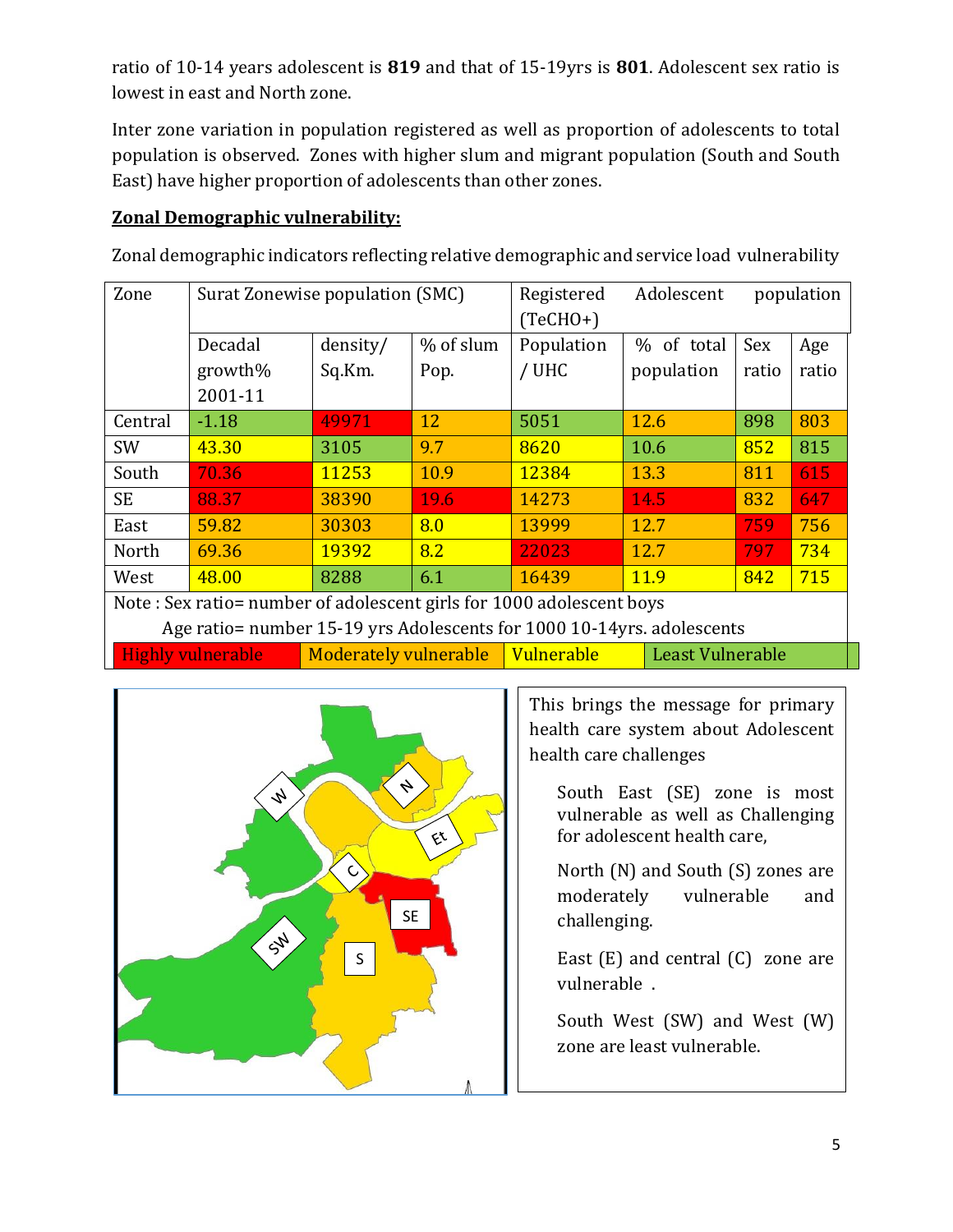# Adolescents Health and health service utilization

**Mortality:** Total number of adolescent deaths (10-20 yrs.) Registered between2009 to 2018 (10years) are 6677, which comes to 667 deaths per year. Contribution of Adolescents deaths to total deaths in this time frame 3.2%. Contribution of adolescent boys to total men deaths and that of adolescent girls to total women deaths registered is same i.e. 3.2%

Overall age ratio (for 1000 deaths of 10-15 yrs.: deaths of 15-20 years) of adolescent deaths registered in a decade (2009 to 2018) is 2744. More deaths are registered in 15-20 yrs. age group.

Age ratio of adolescent boys deaths registered in a decade (2009 to 2018) is 3046 and that of girls is 2371. Both in boys and girls deaths are more among 15-20 yrs, age than younger adolescents. This difference was more in boys than girls.

**Morbidity:** Details of morbidity was assessed by

- a) Attendance of adolescents to OPD of UHCs
- b) Morbidity registered at ARSH clinics at ten Urban health centers.
- c) RBSK services
- d) Malnutrition among adolescent girls
- e) Adolescent HIV cases
- f) Medico legal cases of Government hospitals
- g) RCH records of Pregnancy registration
- a) Attendance of adolescents to OPD of UHCs :

Currently in routine service monitoring data adolescent's data segregation is not done with a special efforts one month (August 2019) data was collected with the help of counsellors of UHCs.



Altogether 7119 adolescent attended UHC OPD in a month, which comes to 8.2% of total OPD cases. This includes 4.7% young adolescents and 3.4% older adolescents.

Contribution of younger adolescents to OPD cases at UHC is higher than older adolescents. Contribution of adolescents to OPD cases at UHCs is less than their contribution to population. Which is same in case of both younger and older adolescents.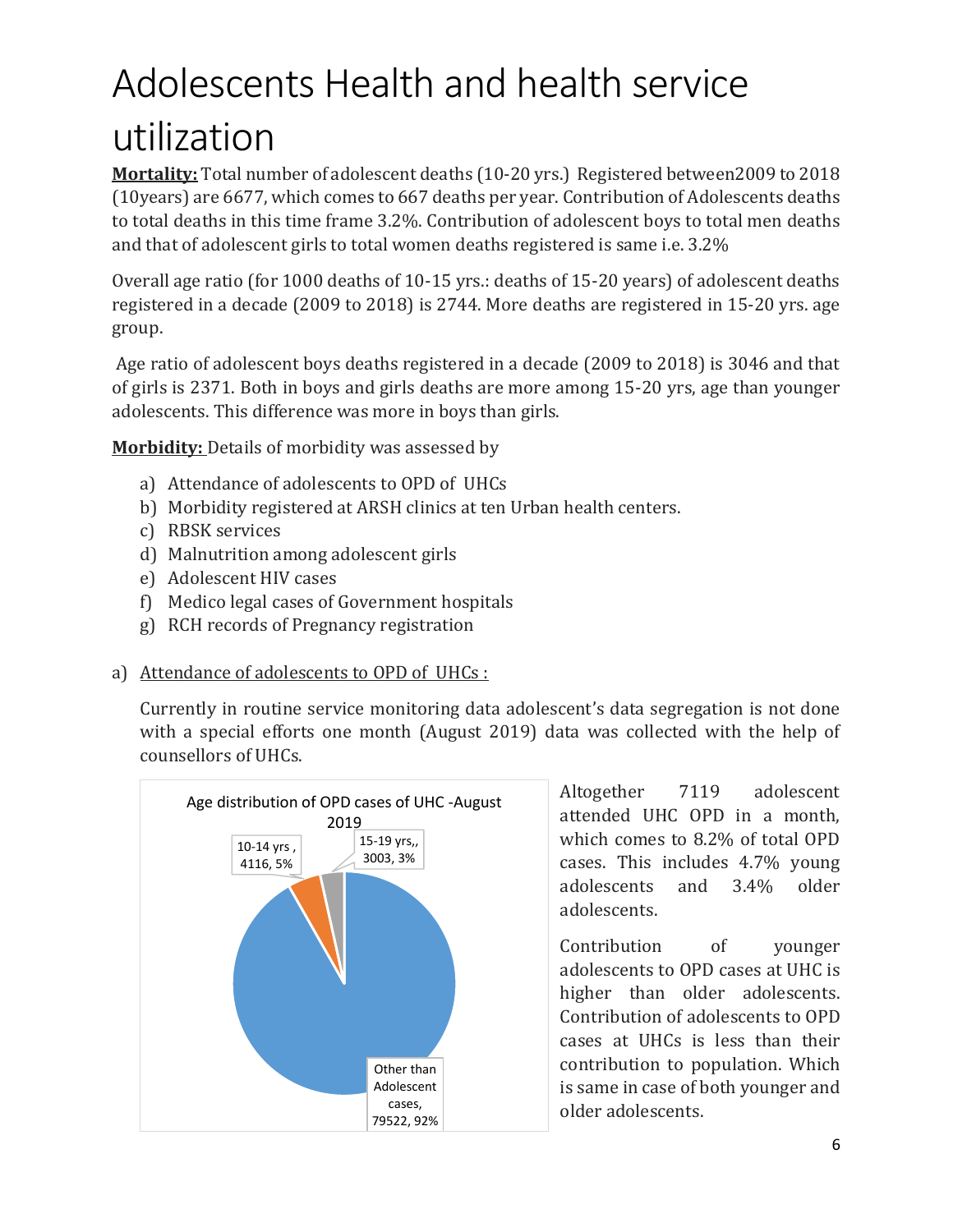

Number of Adolescent girls attending OPD was higher (53%) than boys (47%).

Amongst total adolescents cases attending OPD highest were girls in older age group 31%, followed by boys in 1younger age group 27%, girls in older age group 22% and Boys in older age group 20%

When age specific analysis of boys and girls attending OPD is done girls were 55% in younger age group and 65% in older age group.

Amongst adolescents more girls

seek OPD services at UHCs than boys. True for both age groups of adolescents. In higher age group proportion of girls is even higher than younger age group.

#### **1598** OPD cases **283** s **Married 127** pregnant/ Mother 1 5 - 1 9 Y r s G I R L S

#### Adolescent girls marriage at OPD:

Among 15-19 Yrs. adolescents attending OPD at UHC 45 boys (3.2%) and 283 (17.7%) girls were married.

127 (44%) girls in 15-19 years age, were either pregnant or having a child.

Pregnancy, post natal care or reproductive health care seems a major reason of attending OPD of UHC among adolescent girls of older age group.

#### b) Adolescent services at ARSH clinics:

- Ten out of 50 UHCs are running ARSH clinics. Official report prepared by health department of SMC is a source of information.
- $\triangleright$  In 2019 monthly registration ranged between 445-1051 and cases managed ranged from 219-783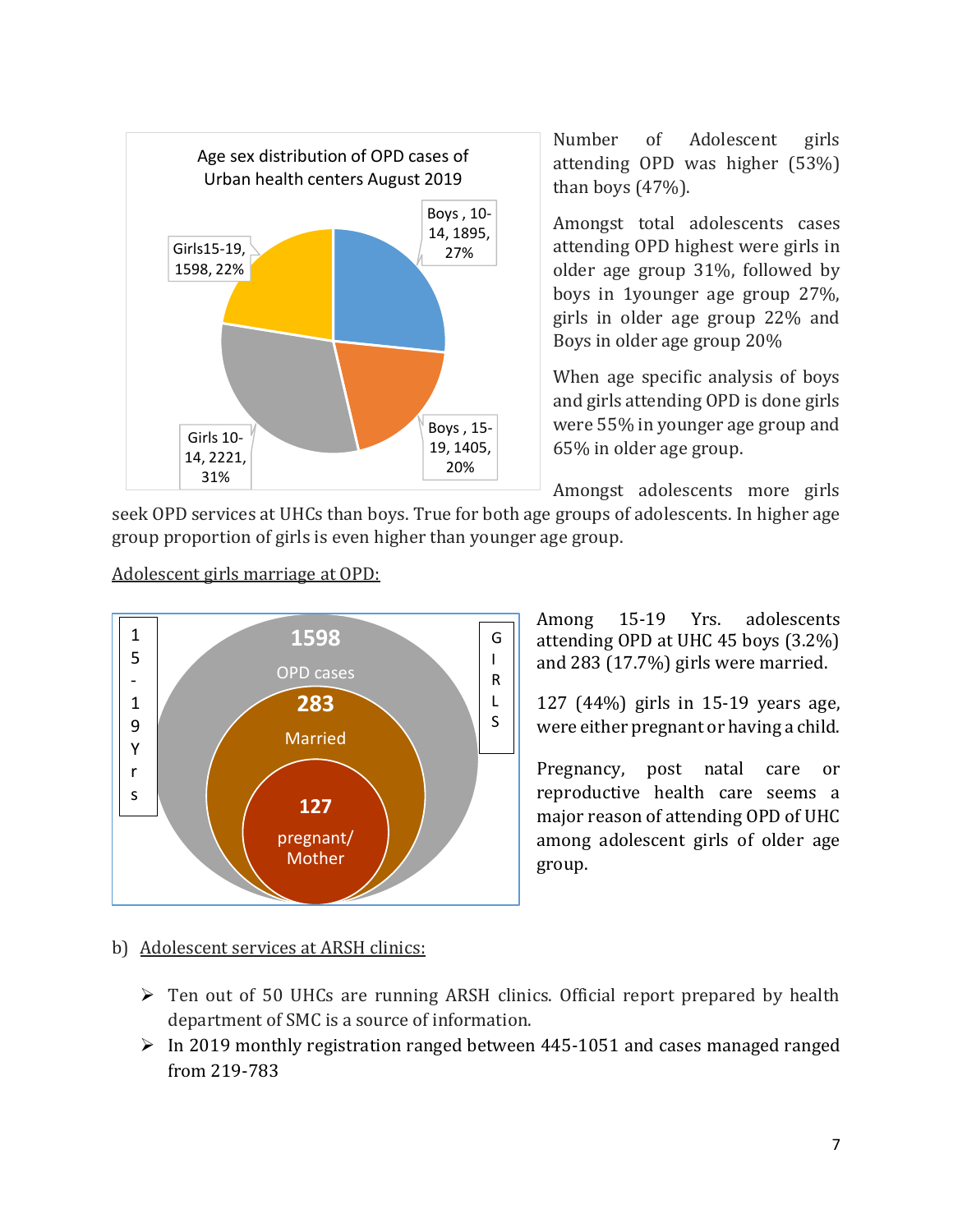- $\triangleright$  Health problems for which adolescents sought help at ARSH clinics include Skin problems (14.3%), Antenatal care (3.0%), RTI/STI management (2.9%) and Menstrual health problems (2.0%). **.**
- $\triangleright$  Services provided at ARSH clinic includes IFA tablets supply to 15%, immunization to 13%, skin problem treatment to 5.4%, Antenatal care to 2.4% and RTI/STI treatment to 0.6% and Menstrual health treatment to 0.5%.
- $\triangleright$  Maximum referral for specialist consultation was for skin problem (4.3%) followed by ICTC (2.7%), RTI/STI clinic 1.5% and Obstetrics department 0.6%.
- $\triangleright$  All most all the registered adolescents were provided Nutrition counseling, 1/3 of them received skin care counseling, 11.7% premarital counseling and 5.8% counseling for RTI/STI.
- $\triangleright$  Surat Municipal Corporation have posted RTI/STD Counsellors at each urban health centers and they are trained for STD/ HIV counseling services as their prime duty, which reflects from the activities at ARSH clinics.

Thus at ARSH clinics in 2019 major help sought by adolescents at UHCs is for reproductive health and skin .Major services provided were preventive including vaccination and IFA supply , referrals were for Reproductive health and counselling services provided were also of reproductive health and HIV and Nutrition .

#### c) Adolescents under RBSK Program:

RBSK program records of health department of Surat Municipal Corporation is compiled and maintained as primary, i.e. 1-8 standard  $(6-14 \text{ yrs})$  and secondary school 9<sup>th</sup> to 12<sup>th</sup> standard (15-18 yrs).

For 2018-19 total students examined in in schools were 814147, including 6,05,475 of primary school and 2,08,672 of secondary school . 71% of schools and 73% of students were under private sector. In absence of separate young adolescent phase data records available only secondary school data is described.

22621(10.8%) Secondary school students were found sick. 1525 (6.7%) of them were referred to higher level treatment and rest were provided treatment by RBSK team.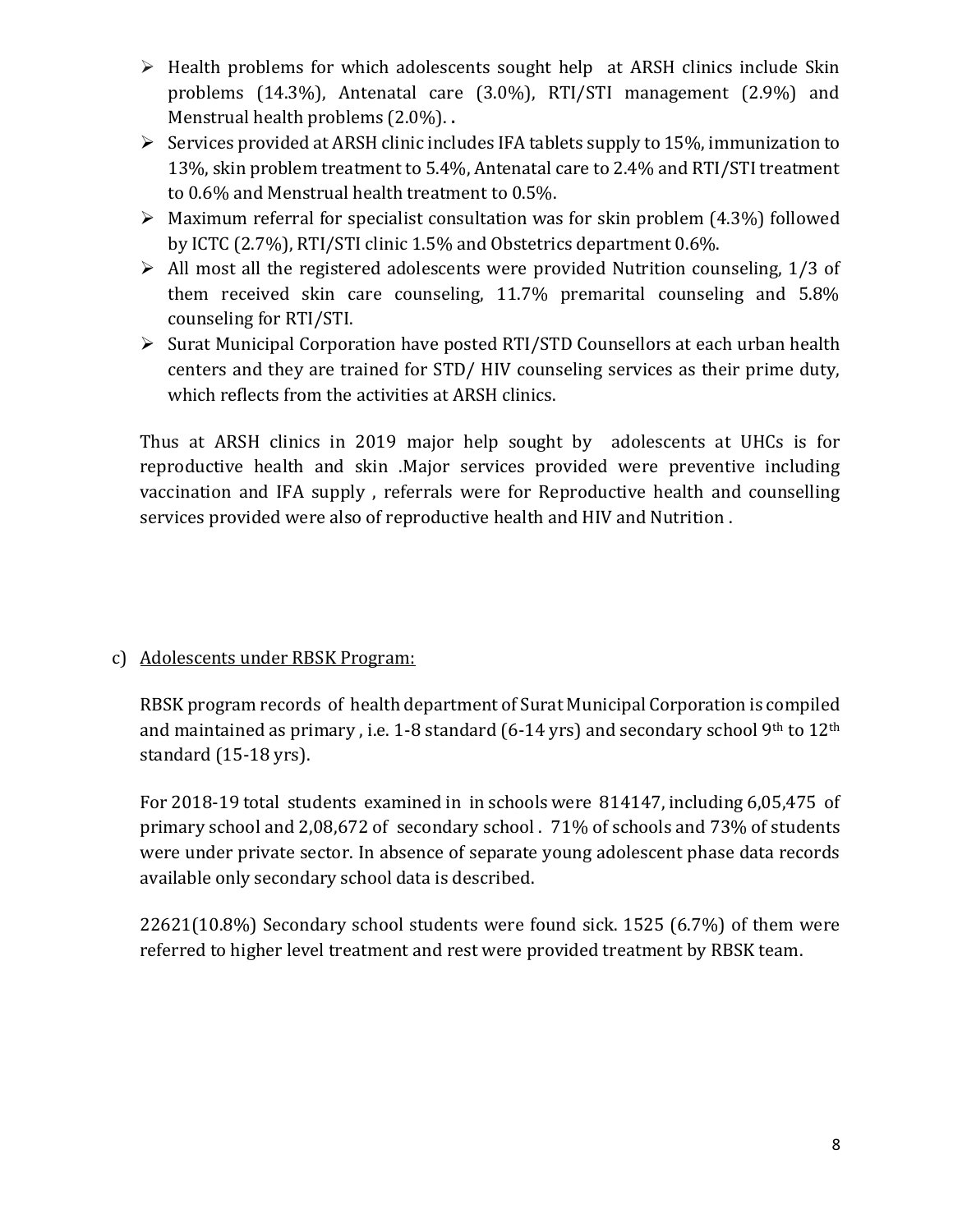

Under RBSK health problems are classified as Deficiency, Disease and Defect. Deficiencies diagnosed. 8690 (4.1% of total examined / 38.4% of sick students) had anemia. 5 of these had <18.5 BMI. .

Commonest of all disease condition diagnosed were dental caries, followed by reactive airway, skin problem, ear infection, Convulsion and

Rheumatic heart.

Amongst top three two were personal hygiene related problems in need of education, care and support as a routine part of school education.

| Secondary school children diagnosed with Defects<br><b>RBSK 2018-19</b> |                            |                              |                          |                                      |  |
|-------------------------------------------------------------------------|----------------------------|------------------------------|--------------------------|--------------------------------------|--|
| Vision                                                                  | Hemophilia/<br>Thalassemia | Hearing/<br>speech<br>defect | Neuro<br>motor/<br>Motor | Cognitive,<br>Autism,<br><b>ADHD</b> |  |
| 2672<br>$(12.8\%)$                                                      | 339<br>$(1.6\%)$           | 34<br>$(0.16\%)$             | 29<br>$(0.14\%)$         | 24<br>$(0.11\%)$                     |  |

In defect category 12.8% of students were detected with refraction problem, 1.6% with blood discresia, 34 (0.16%) had hearing and or speech defect , 29 and 24 were detected with Neuro motor/ Motor and Cognitive, Autism,

ADHD respectively.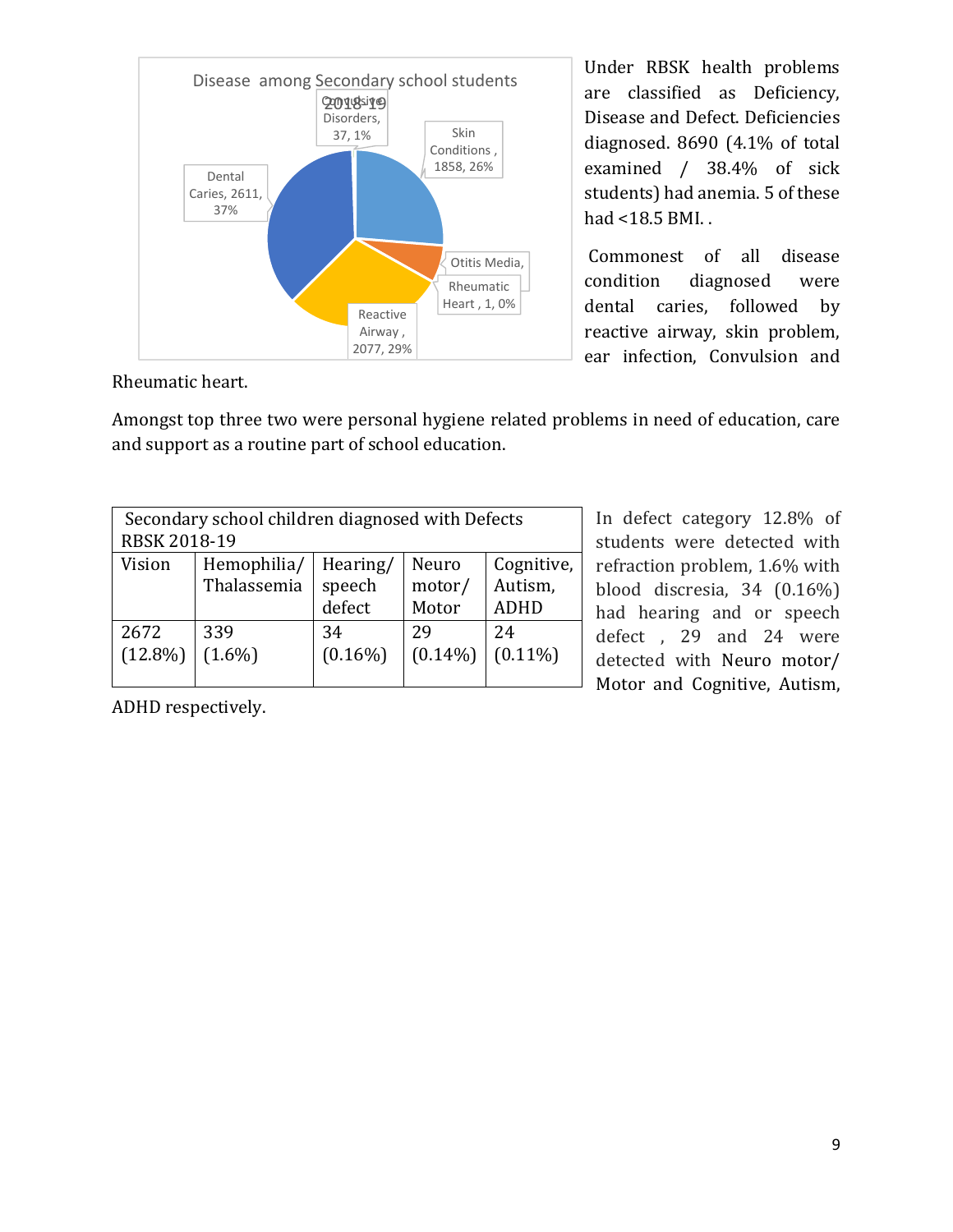#### d) Malnutrition among adolescent girls:

Urban ICDS program is functional in slum and slum like area, thus representing urban poor. There are total 1024 AWCs in Surat city.



and child malnutrition in the city.

#### e) Adolescents. And HIV:

Total 23247 girls were assessed in 2017-18 under Surat city ICDS program.

Analyzed data indicates that almost half of the adolescent girls were in normal BMI group, 36% i.e. almost one third girls were in low BMI category (wasting) and 11% were overweight / obese.

10567 adolescent girls with low BMI is a large number with a future risk of maternal

To assess HIV infection among adolescents compiled data of three ART centers of the city



and ICTC centers was collected.. Total cases registered at centers are **5903.**

**259 (4.4%)** of total cases registered at ART centers are Adolescent cases (10-19Yrs.).

More Adolescents **137 (53%)** of 10- 14 Yrs age were on ART registration than 15-19 Yrs. **122 (47%).**

Amongst adolescent on ART registration **138 (53%)** were boys and **121 (47%)** were Girls.

In case of boys, percentage of younger

age group (10-14 yrs.) was **58%**, which was higher than girls that in case of **47.6%** in that age group.

Sex ratio of adolescent cases registered at ART center was **712** in younger age group (10- 14yrs.) i.e. more boys than girls, which is reversed in 15-19 yrs age group as **1103** i.e. more girls than boys.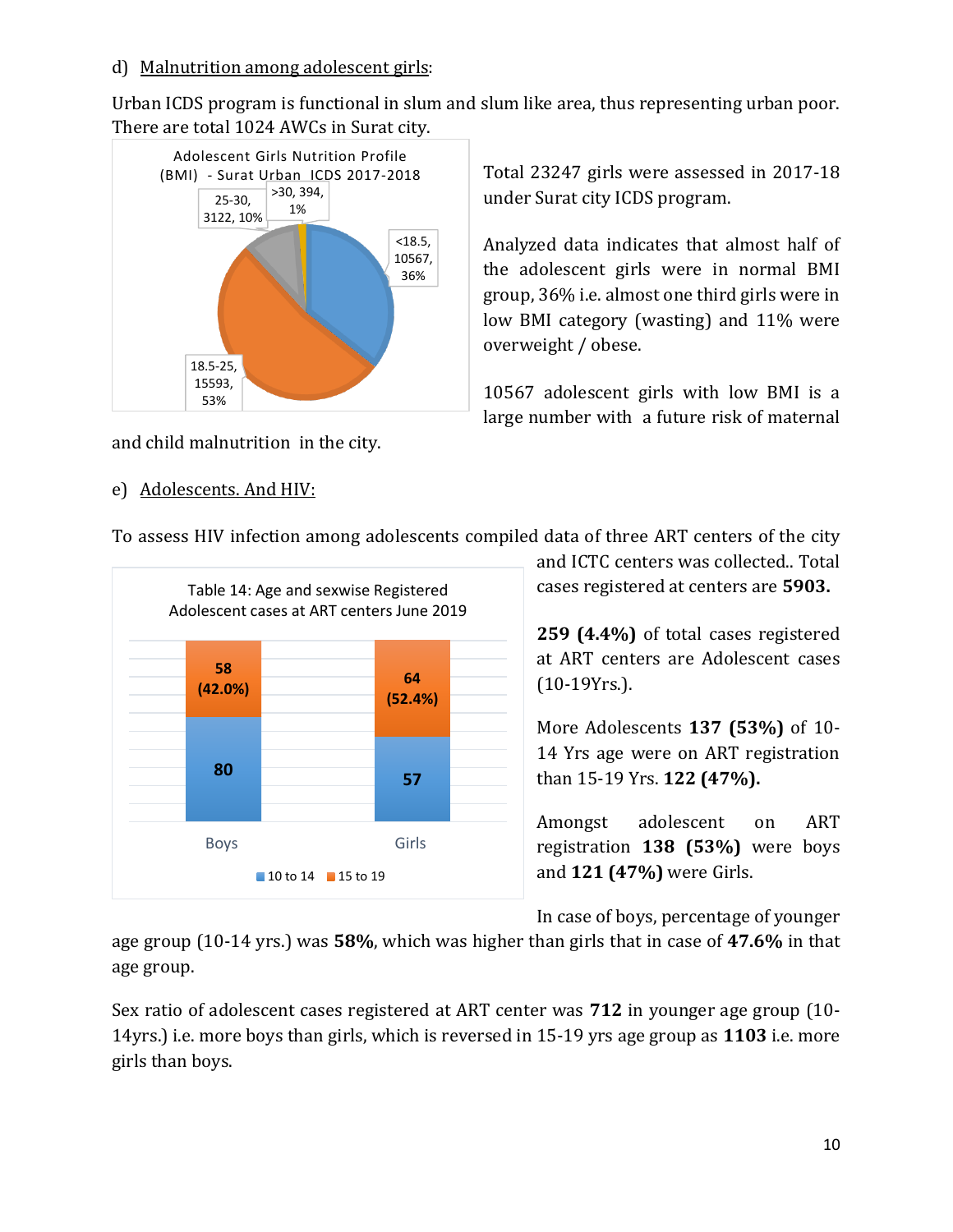ART registration figures interpretation can be: younger age group (10-14yrs.) more symbolizes vertical transmission with reflection of city level sex ratio at birth/ better survival of boys / treatment preference of boys. While the elder age group (15-19yrs.) is combination of vertical transmission survivors + active sexual life.

#### f) Adolescents and Medico legal cases:

Details of MLC cases were collected from record section of SMIMER and New Civil hospital. Total cases registered in the year 2018 were 35734.

Out of total MLC cases highest proportion **23.3%** were Road traffic accidents, **4.1%** were



suicide cases and **1.5%** were sexual abuse cases. Contribution of Adolescent cases to total road traffic accident cases was 59%, to total Sexual abuse was 44.8% and suicide was 18.5%.

Medico legal Cases Road traffic accidents, Sexual abuse and Suicide from 2013 to 2018 (six years) shows rising trend in general.

Proportionate contribution of adolescent Road traffic accident cases to total cases is 46-52% in first three years and almost 57% in later three years. Proportion of Contribution of adolescent cases to total cases of sexual abuse increased from 43% to 53% .Proportionate contribution of adolescent suicide cases to total cases has shown rising trend from less than 18% till 2014 and 18.8% in the year 2015 onwards.

This data indicates that among MLC cases almost half of road traffic accidents and sexual abuse cases, and one fifth of suicide cases are contributed by adolescents of the city. In last six years all the three cases have shown rising trend. Contribution of adolescent cases to total Road traffic accidents and sexual abuse cases have shown increase of 7-10% and suicide cases by 0.8%.

#### g) Adolescent Pregnancy:

Adolescent pregnancies is one of the indicator of Adolescent health, reproductive health of the region. As per NFHS4 4.2% of 15-19 yrs. women were already mother or pregnant in Urban Surat. To assess quantum of adolescent pregnancy such indirect indicators are used as getting reliable adolescent pregnancy records has socio legal limitations.

Adolescent pregnancy data was collected from TeCHO+ registration shared by Health department of SMC. As well as from Obstetrics department of GMCS and record section of SMIMER for the period of April 2019 to November 2019 (8months).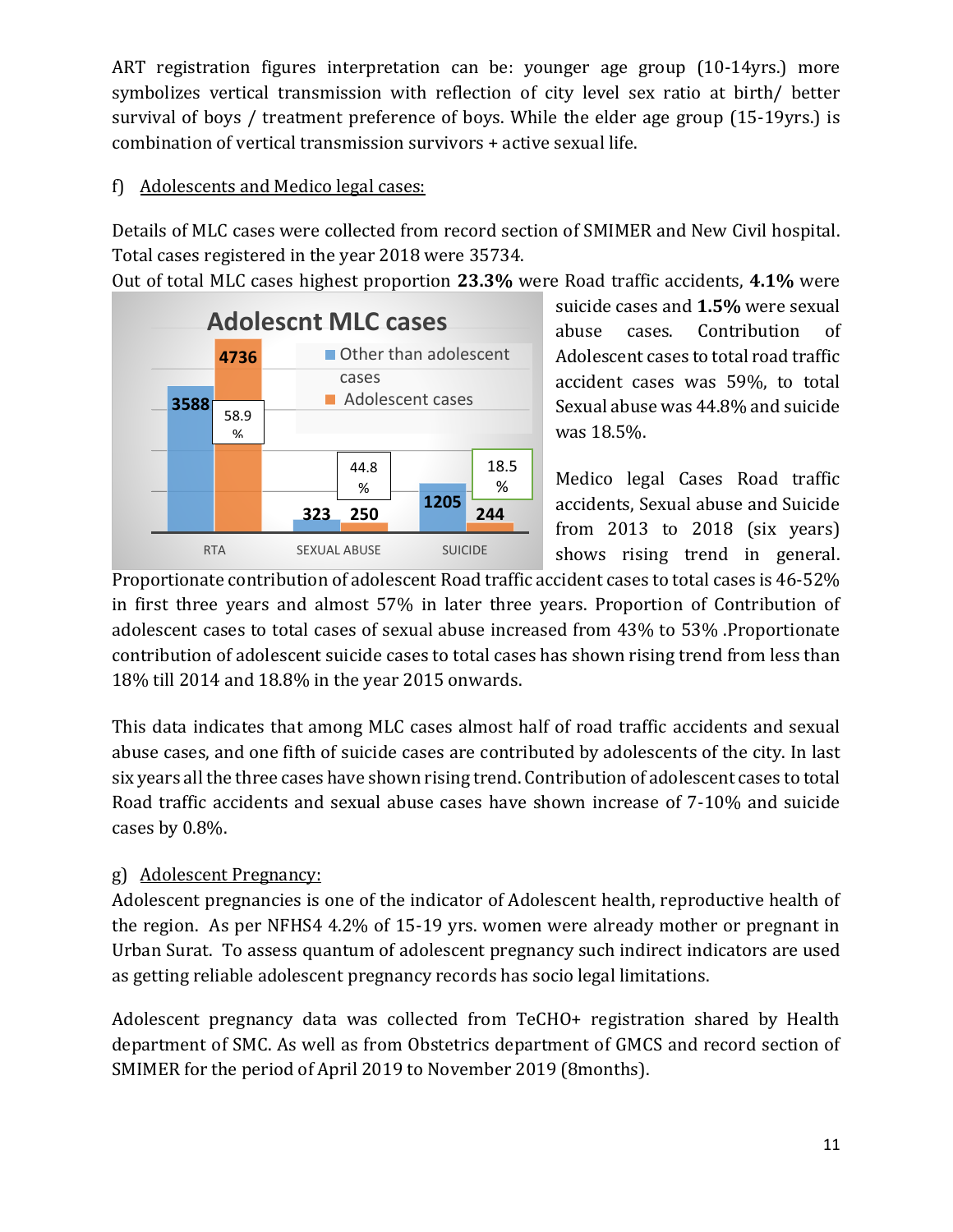

Out of total 55844 pregnancies registered under TeCHO+, 3781 pregnancies were of <19 yrs girls.

Data of Obstetrics departments of medical colleges ( April 2019 to November 2019) indicates that out of total 16144 registered pregnancies 9.3 % was of Adolescent girls(15- 19Yrs.), Out of total 13728 deliveries conducted in these institutions, 8.0% were of Adolescent girls.

Overall estimate of adolescent pregnancies in the city derived from TeCHO+, Obstetrics department of Medical colleges and OPD cases of urban health centers comes to 8-10% of total registered pregnancies. In absolute figures may come to 1500-2000. If there is a reach up to unregistered pregnancies it may reach to even higher level.